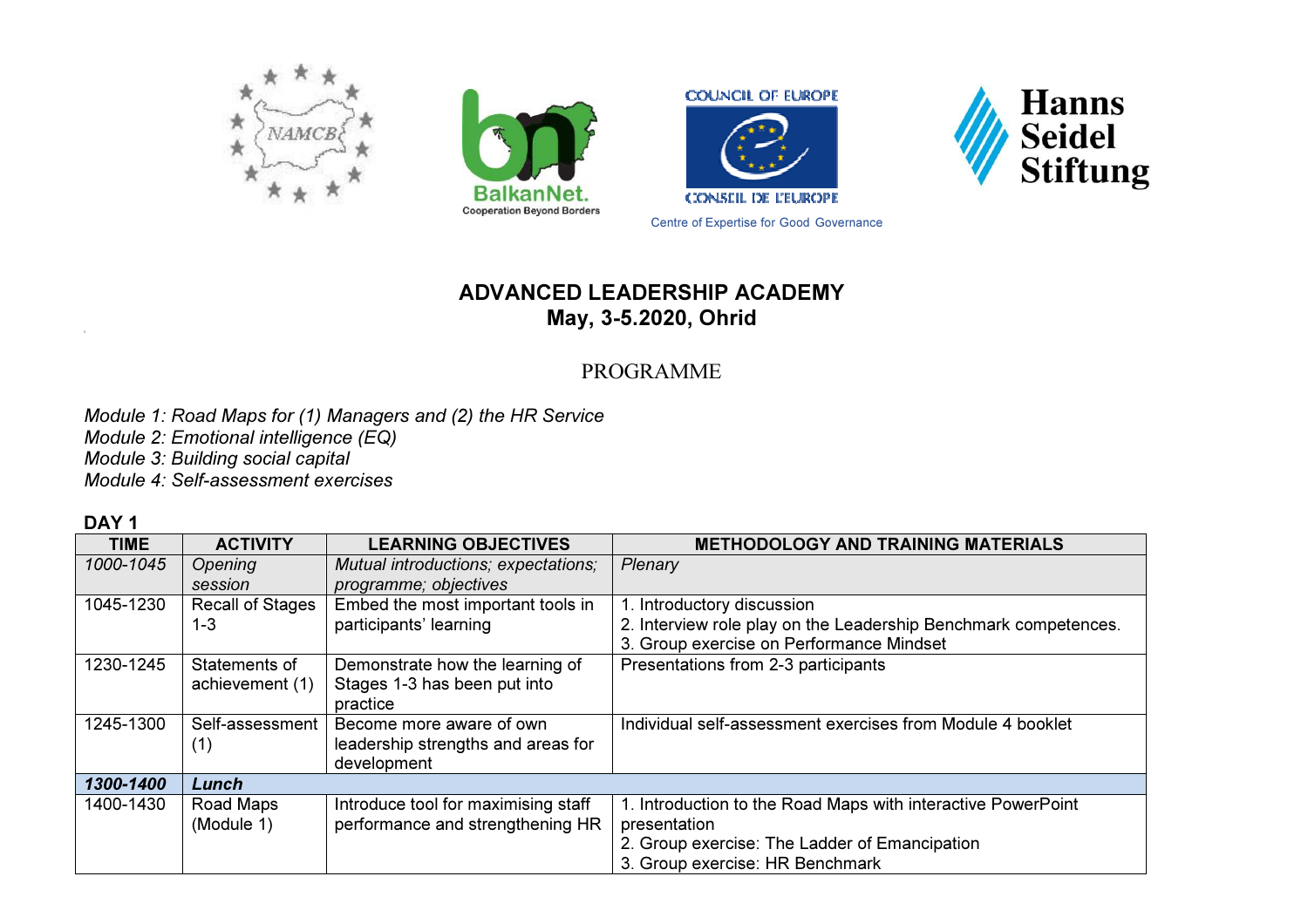|           |                  |           | . Group discussions: Action to be taken |
|-----------|------------------|-----------|-----------------------------------------|
| 1530-1600 | <b>Coffee</b>    |           |                                         |
| 1600-1700 | <b>Road Maps</b> | Continued |                                         |
| 1700      | <b>Close</b>     |           |                                         |

## DAY 2

| <b>TIME</b>                  | <b>ACTIVITY</b>                                 | <b>LEARNING OBJECTIVES</b>                                                          | <b>METHODOLOGY</b>                                                                                                                                                                                                                                                                                                                                |
|------------------------------|-------------------------------------------------|-------------------------------------------------------------------------------------|---------------------------------------------------------------------------------------------------------------------------------------------------------------------------------------------------------------------------------------------------------------------------------------------------------------------------------------------------|
| 0900-0945                    | Recall exercise<br>and thought for<br>the day   | Recall yesterday's learning and<br>commitments                                      | Each participant states key learning point; interactive plenary<br>discussion                                                                                                                                                                                                                                                                     |
| 0945-1000                    | Statements of<br>achievement (2)                | Demonstrate how the learning of<br>Stages 1-3 has been put into<br>practice         | Presentations from 2-3 participants                                                                                                                                                                                                                                                                                                               |
| 1030-1100<br><b>Module 7</b> | Emotional<br>Intelligence<br>(EQ)<br>(Module 2) | Develop deeper understanding of<br>how emotions can be used to<br>drive performance | 1. Role play of orchestra<br>2. Introduction and exercises on Emotional Literacy<br>3. Introduction and exercises on the Power of Feelings<br>4. Group exercise on Emotions in the Municipality<br>5. Group exercise on EQ competences<br>6. Buzz groups or homework on Toxic Behaviours<br>PowerPoint slides will be used throughout the session |
| 1100-1130                    | <b>Coffee</b>                                   |                                                                                     |                                                                                                                                                                                                                                                                                                                                                   |
| 1130-1300                    | Emotional<br>Intelligence<br>(EQ)               | Continued                                                                           |                                                                                                                                                                                                                                                                                                                                                   |
| 1300-1400                    | Lunch                                           |                                                                                     |                                                                                                                                                                                                                                                                                                                                                   |
| 1400-1430                    | Self-assessment<br>(2)                          | Become more aware of own<br>leadership strengths and areas<br>for development       | Individual self-assessment exercises from Module 4 booklet                                                                                                                                                                                                                                                                                        |
| 1430-1530                    | Emotional<br>Intelligence<br>(EQ)               | Continued                                                                           |                                                                                                                                                                                                                                                                                                                                                   |
| 1530-1600                    | <b>Coffee</b>                                   |                                                                                     |                                                                                                                                                                                                                                                                                                                                                   |
| 1600-1700                    | Emotional<br>Intelligence<br>(EQ)               | Continued                                                                           |                                                                                                                                                                                                                                                                                                                                                   |
| 1700                         | <b>Close</b>                                    |                                                                                     |                                                                                                                                                                                                                                                                                                                                                   |